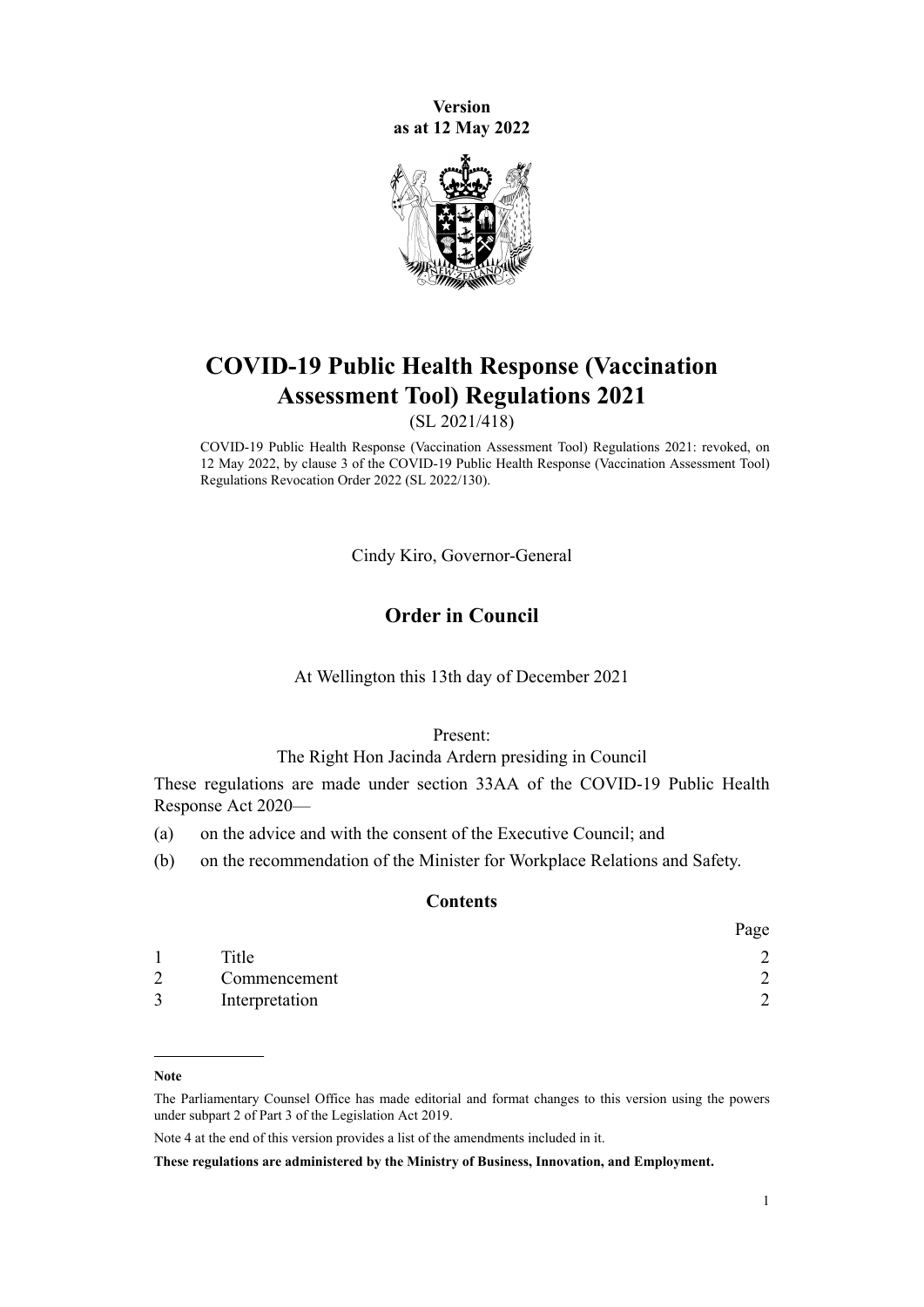<span id="page-1-0"></span>

| r <sub>1</sub> | <b>COVID-19 Public Health Response (Vaccination</b><br><b>Assessment Tool) Regulations 2021</b> | Version as at<br>12 May 2022 |
|----------------|-------------------------------------------------------------------------------------------------|------------------------------|
| $\overline{4}$ | Transitional, savings, and related provisions                                                   |                              |
|                | Overview                                                                                        |                              |
| 6              | Application                                                                                     |                              |
|                | Assessment tool                                                                                 |                              |
| 8              | Discretionary considerations                                                                    |                              |
| 9              | Revocation                                                                                      |                              |
|                | Schedule 1                                                                                      |                              |

# **[Transitional, savings, and related provisions](#page-4-0)**

# **Regulations**

### **1 Title**

These regulations are the COVID-19 Public Health Response (Vaccination Assessment Tool) Regulations 2021.

## **2 Commencement**

These regulations come into force on 15 December 2021.

### **3 Interpretation**

In these regulations, unless the context otherwise requires,—

**Act** means the [COVID-19 Public Health Response Act 2020](http://legislation.govt.nz/pdflink.aspx?id=LMS344121)

**class of workers** means a group of workers who carry out the same or substan‐ tially similar work

**internal area** means an area within a workplace that, when all its doors, win‐ dows, and other closeable openings are closed, is completely or substantially enclosed by—

- (a) a ceiling, roof, or similar overhead surface; and
- (b) walls, sides, screens, or other similar surfaces; and
- (c) those closeable openings

**other people**, in relation to a worker, means any individuals that the worker interacts with while carrying out work (for example, co-workers, customers, and clients)

**vulnerable to COVID-19**, in relation to other people, means other people who are—

- (a) under the minimum age for being vaccinated:
- (b) exempt from being vaccinated under a COVID-19 order:
- (c) at risk of severe illness from COVID-19.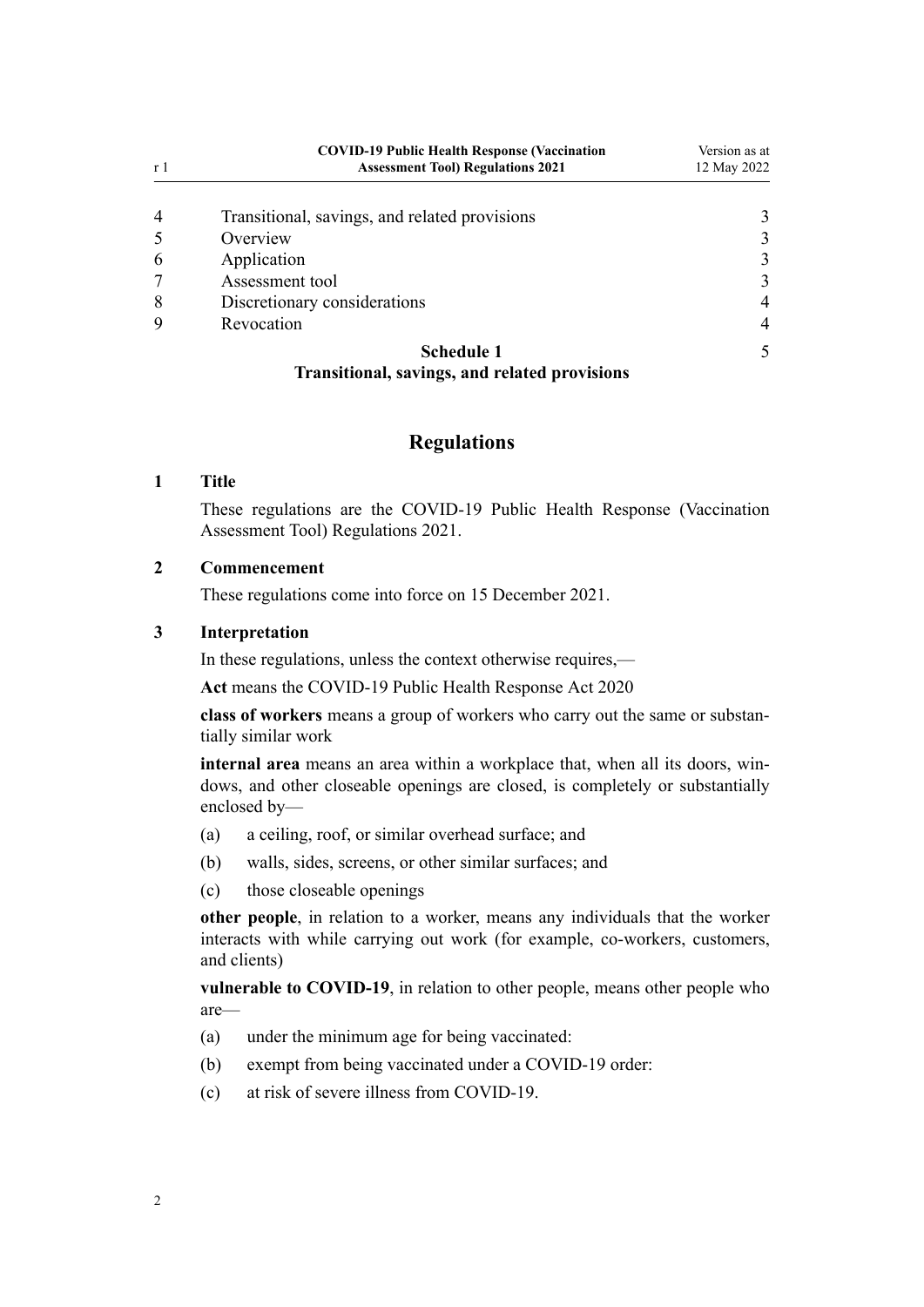# <span id="page-2-0"></span>**4 Transitional, savings, and related provisions**

The transitional, savings, and related provisions (if any) set out in [Schedule 1](#page-4-0) have effect according to their terms.

#### **5 Overview**

These regulations prescribe an assessment tool that a PCBU may, but is not required to, use to ascertain whether it is reasonable to require workers of the PCBU not to carry out work for the PCBU unless they are vaccinated.

#### **6 Application**

A PCBU may only use the assessment tool to assess whether work may be car‐ ried out for the PCBU only by—

- (a) a worker who is vaccinated:
- (b) a class of workers who are vaccinated.

# **7 Assessment tool**

- (1) The assessment tool entails consideration of the following factors:
	- (a) the environment in which a worker carries out work; and
	- (b) the proximity of a worker to other people; and
	- (c) the time in which a worker is in the proximity of other people; and
	- (d) whether the worker provides services to other people who are vulnerable to COVID-19.

*Environment factor*

- (2) If a worker, during all or part of their time working, carries out work—
	- (a) in an internal area that is less than 100 square metres, the answer is yes:
	- (b) outside or in an internal area that is at least 100 square metres, the answer is no.

#### *Proximity factor*

- (3) If a worker, during all or part of their time working, carries out work in circum‐ stances in which being able to maintain physical distancing of 1 metre or more from other people—
	- (a) is unreasonable, the answer is yes:
	- (b) is reasonable, the answer is no.

#### *Time factor*

- (4) If a worker carries out work—
	- (a) for more than 15 continuous minutes at a distance less than 1 metre from the same individual, the answer is yes:
	- (b) for 15 continuous minutes or less at a distance less than 1 metre from the same individual, the answer is no.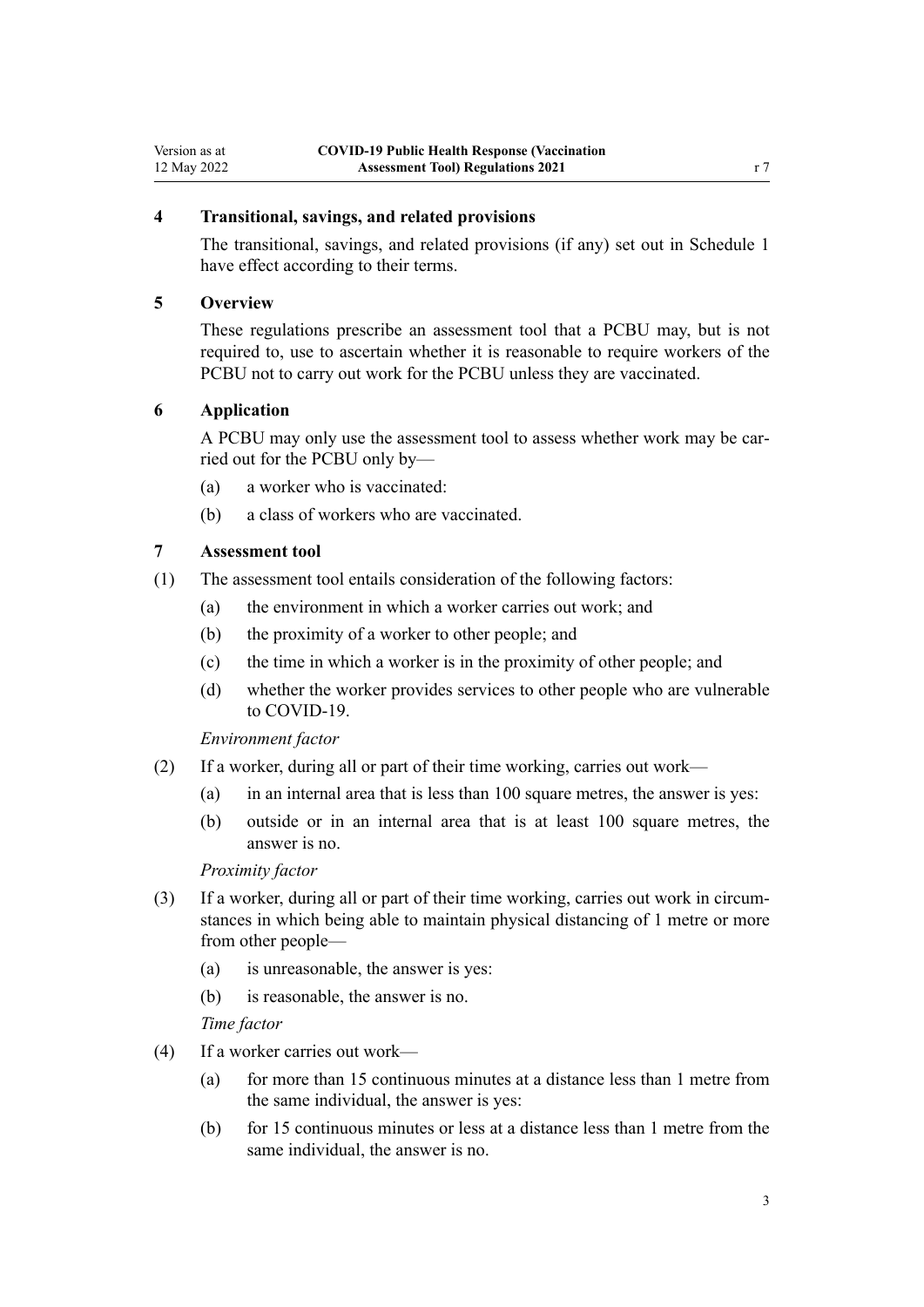*Vulnerability factor*

- <span id="page-3-0"></span>(5) If a worker provides a service to other people whom the worker's PCBU con‐ siders—
	- (a) to be vulnerable to COVID-19, the answer is yes:
	- (b) not to be vulnerable to COVID-19, the answer is no.

*Assessment*

 $(6)$  If a PCBU ascertains that the answer is yes for at least 3 of the 4 factors specified in subclauses (2) to (5), it is reasonable for the PCBU to require a worker or a class of workers to be vaccinated to carry out work for the PCBU.

### **8 Discretionary considerations**

- (1) This regulation applies if a PCBU ascertains that the answer is yes for at least 3 of the 4 factors specified in [regulation 7\(2\) to \(5\)](#page-2-0).
- (2) If this regulation applies, the PCBU may decide not to require a worker or a class of workers to be vaccinated to carry out work for the PCBU if, before making the decision,—
	- (a) it has considered whether—
		- (i) other measures are available to the PCBU to eliminate or mini‐ mise the risk of exposure to and transmission of COVID-19 associated with the work; and
		- (ii) the implementation of those measures is reasonable in the circumstances; and
	- (b) it has taken into account—
		- (i) the outcome of the consultation process undertaken under [section](http://legislation.govt.nz/pdflink.aspx?id=LMS606357) [33AB\(3\)](http://legislation.govt.nz/pdflink.aspx?id=LMS606357) of the Act; and
		- (ii) any other factors that the PCBU considers relevant.

### **9 Revocation**

These regulations are revoked on the date on which the Act is repealed.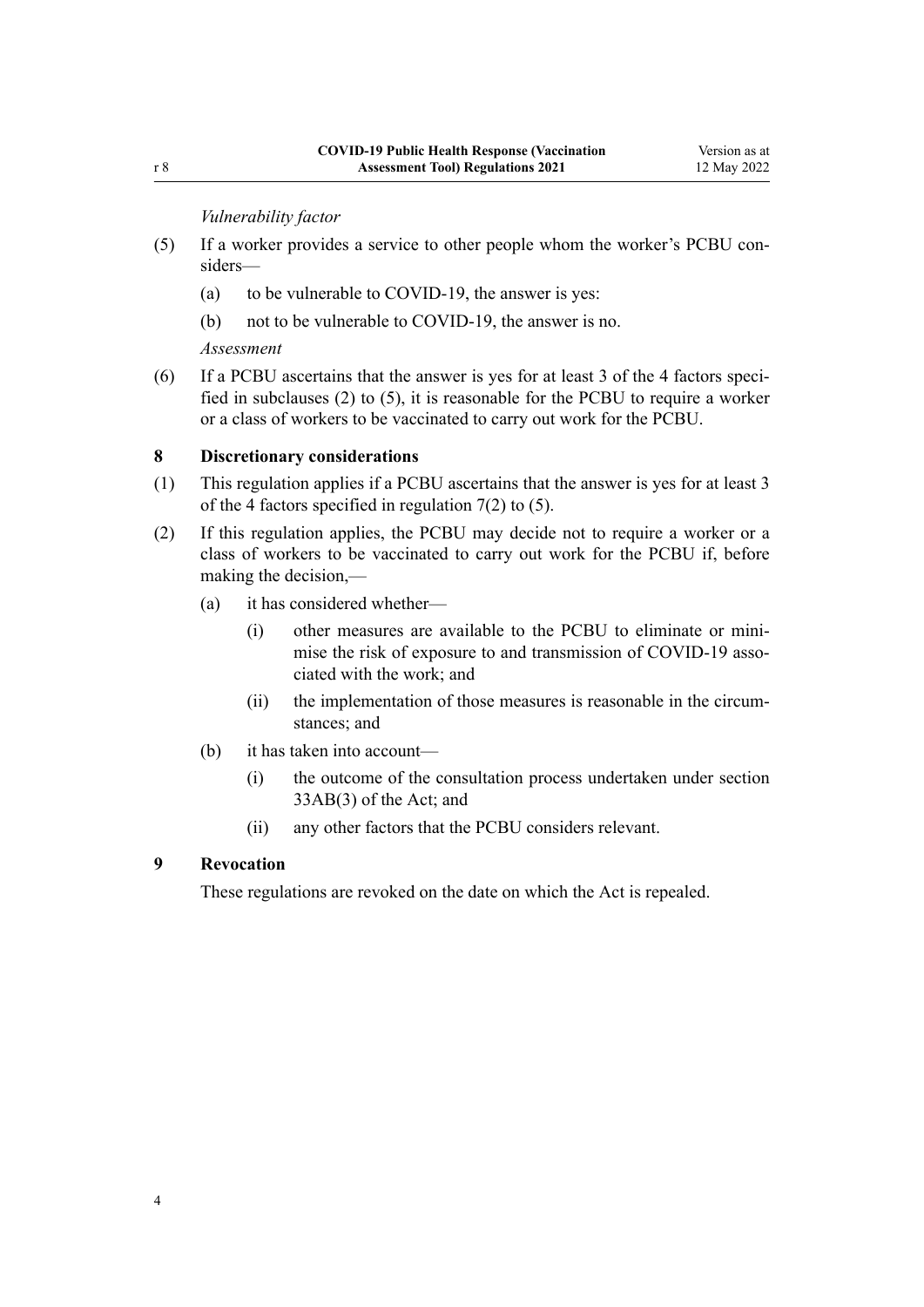# **Schedule 1**

## <span id="page-4-0"></span>**Transitional, savings, and related provisions**

[r 4](#page-2-0)

# **Part 1**

# **Provisions relating to these regulations as made**

There are no transitional, savings, or related provisions in these regulations as made.

Michael Webster, Clerk of the Executive Council.

# **Explanatory note**

*This note is not part of the regulations, but is intended to indicate their general effect.*

These regulations, which come into force on 15 December 2021, prescribe an assessment tool that PCBUs may use to ascertain whether it is reasonable to require workers of the PCBU not to carry out work for the PCBU unless the workers are vaccinated.

Issued under the authority of the [Legislation Act 2019](http://legislation.govt.nz/pdflink.aspx?id=DLM7298104). Date of notification in *Gazette*: 14 December 2021.